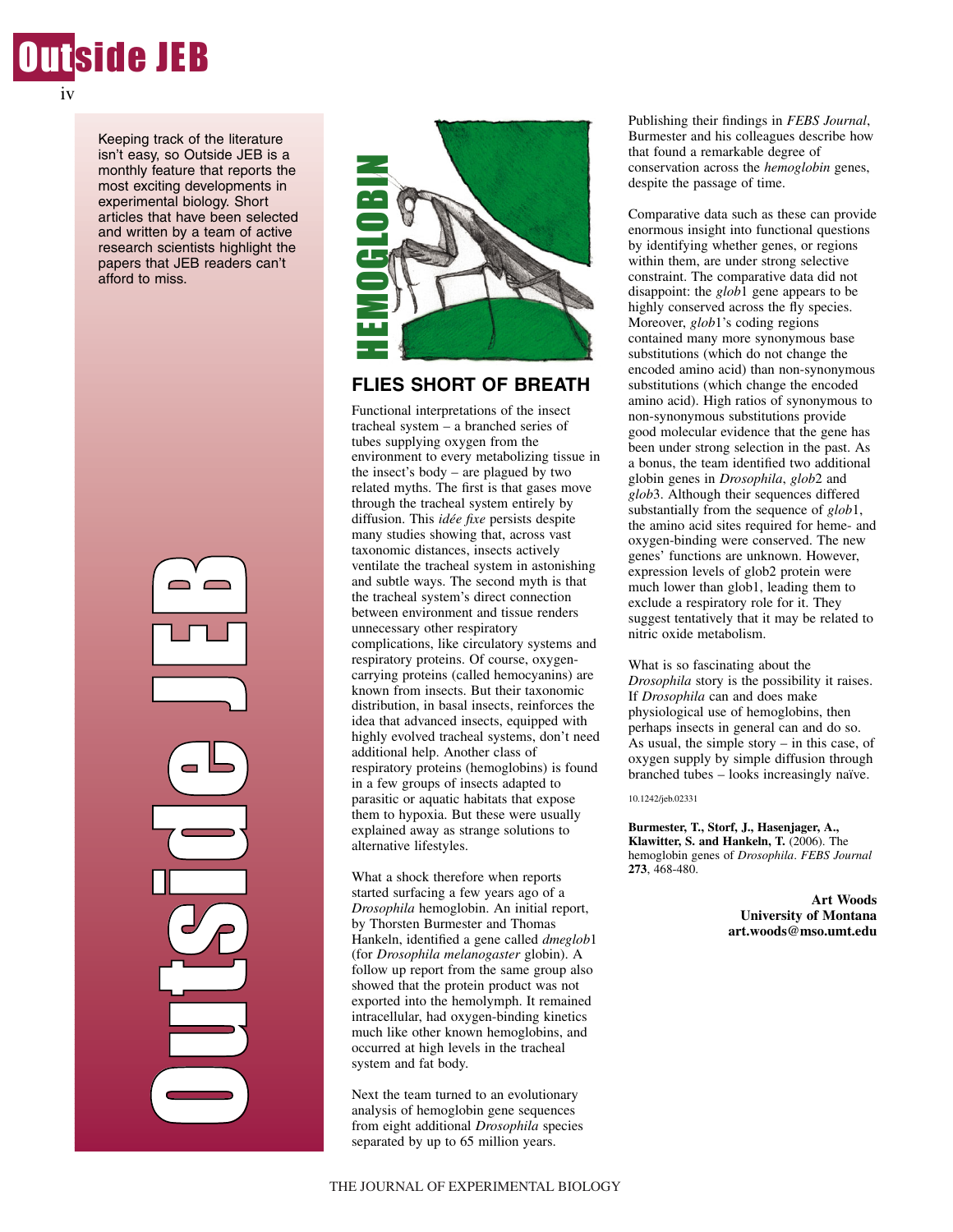# **Outside IEB**



# **SOLUBLE OLIGOMER TRIGGERS MEMORY LOSS**

It's probable that you won't be acquainted with every detail of this article once you have read it, but you will at least remember that it was about the causes of Alzheimer's disease. Unfortunately, a person suffering with Alzheimer's will most likely have forgotten that he has even read the article soon after finishing. Indeed, losing memory is one prominent symptom of Alzheimer's disease. The brains of afflicted individuals exhibit characteristic and invariant alterations, which are believed to account ultimately for the loss of neurons and synapses. These include the formation of intracellular neurofibrillary *tau* tangles and extracellular plaques of neurotoxic  $amyloid- $\beta$  peptide, where aberrant$ cleavage products of the amyloid- $\beta$ precursor protein assemble to form insoluble plaques. Although the molecular details of the pathology of Alzheimer's are not completely understood, transgenic mouse models have enabled neurobiologists to dissect some of the underlying pathogenic processes.

One such transgenic mouse model that has successfully reproduced amyloid plaque pathology in an age-dependent manner is called Tg2576. These mice express a human variant of the amyloid- $\beta$  precursor protein (APPswe), which is associated with the early-onset of Alzheimer's disease. As a result of APPswe expression in the brain, Tg2576 mice develop amyloid plaques as well as damaged neurons and there is good evidence that the occurrence of amyloid- $\beta$ peptide is responsible for the observed agerelated memory loss. However, it was not clear which form of the amyloid- $\beta$  peptides triggers memory loss; no forms of the peptide had been found that corresponded with the onset of memory decline. Previous studies had proposed that soluble assemblies of the amyloid- $\beta$  peptide might affect memory, but the existence of such a soluble amyloid- $\beta$  oligomer was uncertain

until a US team of neurobiologists led by Karen Ashe provided evidence in a recently published *Nature* article that the memory-loss trigger may be a soluble  $d$ odecamer of the amyloid- $\beta$  peptide.

The key to their discovery was a new extraction method to quantify and compare amyloid- $\beta$  species from different subcellular compartments in the brains of Tg2576 mice. The scientists identified a 56-kDa dodecameric form of the amyloid-  $\beta$  protein (A $\beta$ \*56) in the extracellular soluble fraction of forebrain extracts that appeared at the same time as six-month old TG2576 mice began exhibiting memory loss. As there was no evidence of a correlation between memory loss and intracellular or membrane-associated  $amyloid- $\beta$  species, the finding suggested$ that  $\mathbf{A}\beta^*$ 56 may be responsible for memory loss. However, if  $A\beta*56$  really disrupts memory, it should also cause memory loss when applied externally to the animals' brains. To test this, the team purified  $\mathbf{A}\beta^*$ 56 from the brains of impaired Tg2576 mice and injected it into the lateral ventricles of young rats. Subsequent tests on the rat's behaviour in a water maze revealed that  $\mathbf{A}\beta^*$ 56 transiently disrupts memory but does not impair the animals ability to learn.

Analysing the pathogenesis of Alzheimer's disease is like solving a complex puzzle. It is clear that altered proteolytic processing of amyloid- $\beta$  precursor protein resulting in an insoluble molecule is an important piece in this puzzle. Karen Ashe and coworkers' have added another piece to this complex puzzle by clearly showing the transient effects of the soluble  $A\beta*56$  oligomer on memory loss. Although it is not clear precisely how  $\mathbf{A}\beta^*$ 56 disrupts memory, the identification of a specific oligomer involved in memory loss may facilitate the development of new diagnostics and therapeutics to combat Alzheimer's disease.

### 10.1242/jeb.02332

**Lesné, S., Koh, M. T., Kotilinek, L., Kayed, R., Glabe, C. G., Yang, A., Gallagher, M. and** Ashe, K. H.  $(2005)$ . A specific amyloid- $\beta$ protein assembly in the brain impairs memory. *Nature* **440**, 352-357.

> **Hans Merzendorfer University of Osnabrueck merzendorfer@biologie.uniosnabrueck.de**



## **SNAKE VENOM(E)'S POST-TRANSLATIONAL MODIFICATIONS**

Snake venom is something of an all around remedy for heart disease depending, of course, on the dosage. The reason is the venom's potential to activate components of the coagulation cascade without producing blood clots, thereby deactivating a victim's ability to coagulate its blood when necessary. Thus it comes as no surprise that biologists have focused on the characterization of snake venom in great detail. Geoff Birrell and his colleagues from the University of Queensland in Brisbane have succeeded in extending our understanding of snake venom by investigating the venom's proteome or 'venome' in *Molecular and Cellular Proteomics*, by characterising some of the components of this 'healing' mixture. **EXAMPLE ANTIFORATIONS**<br> **EXAMPLE ANTIFORM (E)'S PO.**<br> **SINAKE VENOMICE)'S PO.**<br> **EXAMPLE ANTIFORMALE MODUFICATIONS**<br> **EXAMPLE ANTIFORMALE ANTIFORMALE AND MODIFICATIONS**<br> **EXAMPLE ANTIFORMALE ANTIFORMALE SINCE ANTIFORMALE** 

The team used venom extracted from over 40 Eastern brown snakes (*Pseudonaja textiles*) and analysed the venom's composition with two-dimensional gel electrophoresis. They found that the venom was comprised of about 200 proteins. Analysing the relative positions of the protein spots on the gel, the team noticed several horizontal chains of protein spots that suggested that some of these proteins are undergoing post-translational modification.

Next, the authors applied mass spectrometry to 49 trypsin-digested venom proteins in order to identify them, and found many of the usual venom suspects. Several prothrombin activator complex proteins were present (Factor Va-like protein and Xa-like heavy chain peptides), which activate the coagulation cascade but fail to initiate blood clotting because they cause the disappearance of fibrinogen, the